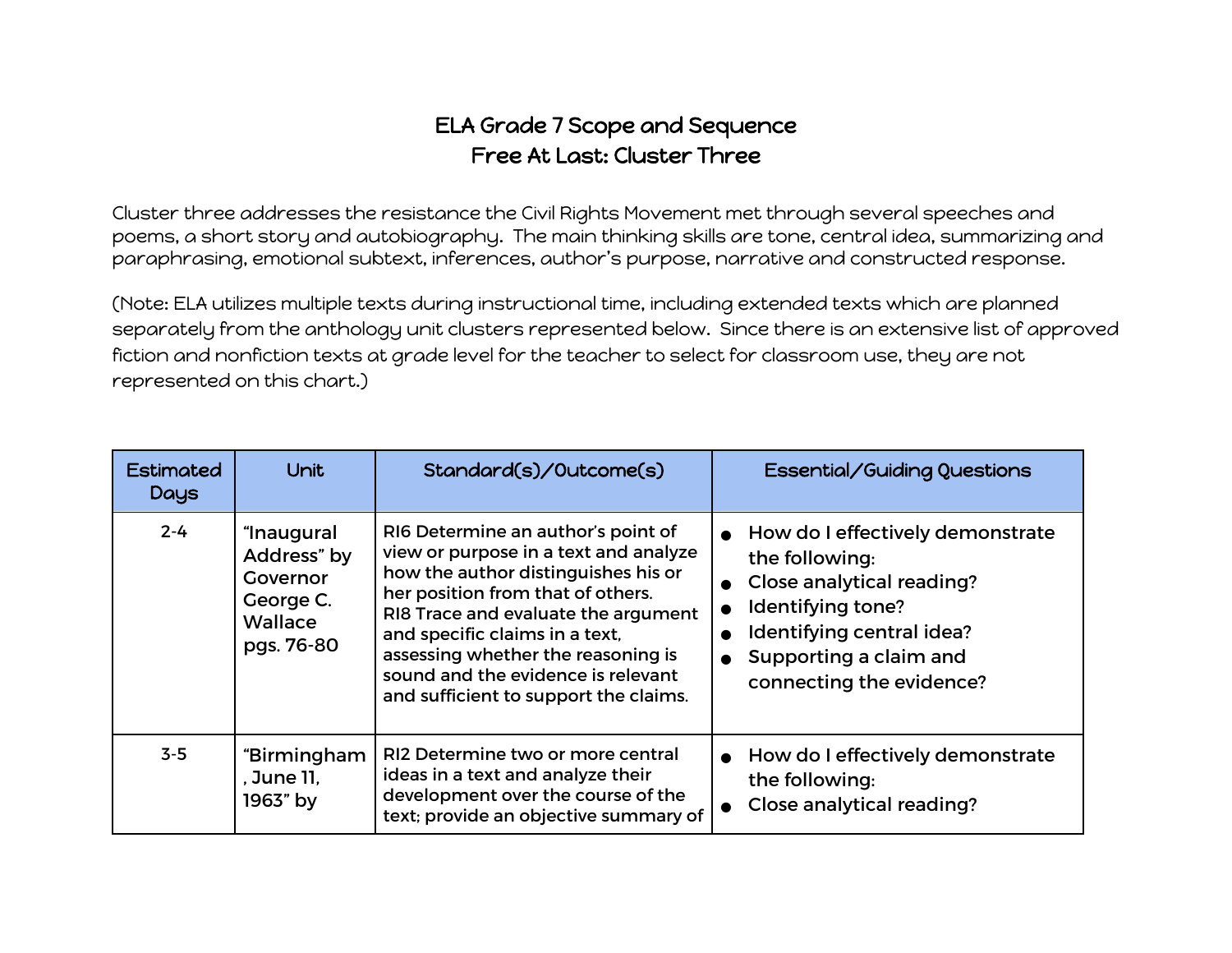|         | President<br>John F.<br>Kennedy<br>pgs. 81-83                                                      | the text.<br>RI6 Determine an author's point of<br>view or purpose in a text and analyze<br>how the author distinguishes his or<br>her position from that of others.<br>RI8 Trace and evaluate the argument<br>and specific claims in a text,<br>assessing whether the reasoning is<br>sound and the evidence is relevant<br>and sufficient to support the claims.                                                                                | Identifying a central idea?<br>Identifying tone?<br>How do I effectively demonstrate<br>the following:<br>Writing a constructed response?<br>Paraphrasing and summarizing?    |
|---------|----------------------------------------------------------------------------------------------------|---------------------------------------------------------------------------------------------------------------------------------------------------------------------------------------------------------------------------------------------------------------------------------------------------------------------------------------------------------------------------------------------------------------------------------------------------|-------------------------------------------------------------------------------------------------------------------------------------------------------------------------------|
| $3-5$   | "I Have a<br>Dream.<br>August 28,<br>1963" by<br>Martin<br><b>Luther King</b><br>Jr.<br>pgs. 84-88 | RI4 Determine the meaning of words<br>and phrases as they are used in a text,<br>including figurative, connotative, and<br>technical meanings; analyze the<br>impact of specific word choice on<br>meaning and tone.<br>RI7 Compare and contrast text to an<br>audio, video, or multimedia version of<br>the text, analyzing each medium's<br>portrayal of the subject (e.g. how the<br>delivery of a speech affects the<br>impact of the words). | How do I effectively demonstrate<br>the following:<br><b>Close analytical reading?</b><br>Identifying a central idea?<br>Identifying tone?<br>Writing a constructed response? |
| $2 - 4$ | "Birmingham<br>1963" by<br>Raymond R.<br>Patterson<br>pg. 89                                       | RLI Cite several pieces of textual<br>evidence to support analysis of what<br>the text says explicitly as well as<br>inferences drawn from the text.<br>RL4 Determine the meaning of words<br>and phrases as they are used in a text,<br>including figurative and connotative<br>meanings; analyze the impact of<br>rhymes and other repetitions of<br>sounds on a specific verse or stanza                                                       | How do I effectively demonstrate<br>the following:<br><b>Close analytical reading?</b><br>Analyzing emotional subtext?<br>Inferencing?<br>Identifying tone?                   |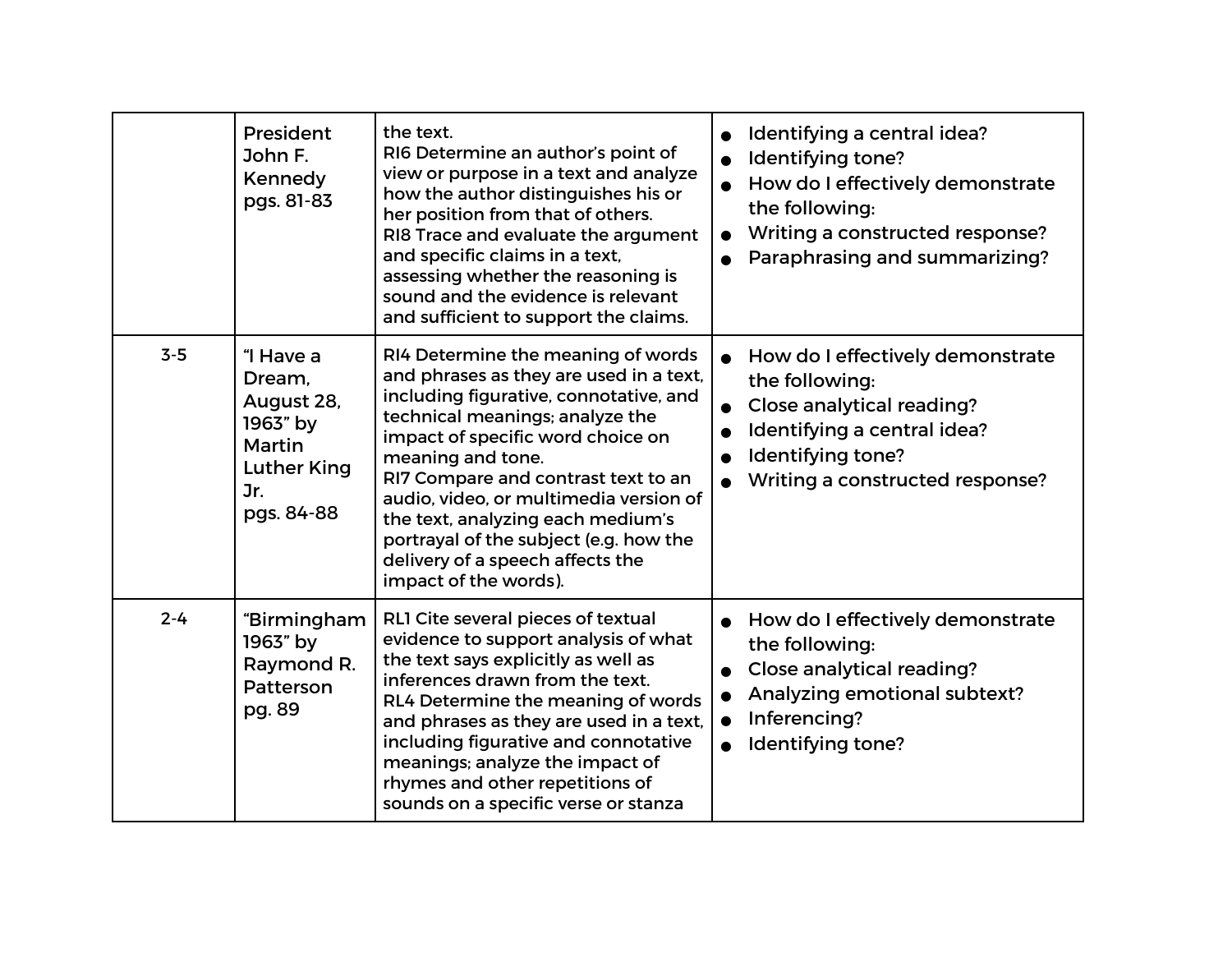|         |                                                                                   | of a poem or section of a story or<br>drama.                                                                                                                                                                                                                                                                                                                                   |                                                                                                                                                                                             |
|---------|-----------------------------------------------------------------------------------|--------------------------------------------------------------------------------------------------------------------------------------------------------------------------------------------------------------------------------------------------------------------------------------------------------------------------------------------------------------------------------|---------------------------------------------------------------------------------------------------------------------------------------------------------------------------------------------|
| $4 - 6$ | "Liars Don't<br>Qualify" by<br><b>Junius</b><br><b>Edwards</b><br>pgs. 90-101     | RL1 Cite several pieces of text<br>evidence to support textual analysis<br>of what the text says explicitly as well<br>as inferences drawn from the text.                                                                                                                                                                                                                      | How do I effectively demonstrate<br>the following:<br>Close analytical reading?<br>Analyzing emotional subtext?<br>Analyzing characters through<br>dialogue?<br><b>Writing a narrative?</b> |
| $2 - 4$ | "Address to a<br>Meeting in<br>New York,<br>1964" by<br>Malcolm X<br>pgs. 114-118 | RI6 Determine an author's point of<br>view or purpose in a text and analyze<br>how the author distinguishes his or<br>her position from that of others.<br>RI9 Analyze how two or more authors<br>writing about the same topic shape<br>their presentations of key<br>information by emphasizing different<br>evidence or advancing different<br>interpretations of the facts. | How do I effectively demonstrate<br>the following:<br>Close analytical reading?<br>Identifying author's purpose?<br>Paraphrasing?<br>Writing a constructed response?                        |
|         |                                                                                   | RLI Cite several pieces of textual                                                                                                                                                                                                                                                                                                                                             |                                                                                                                                                                                             |